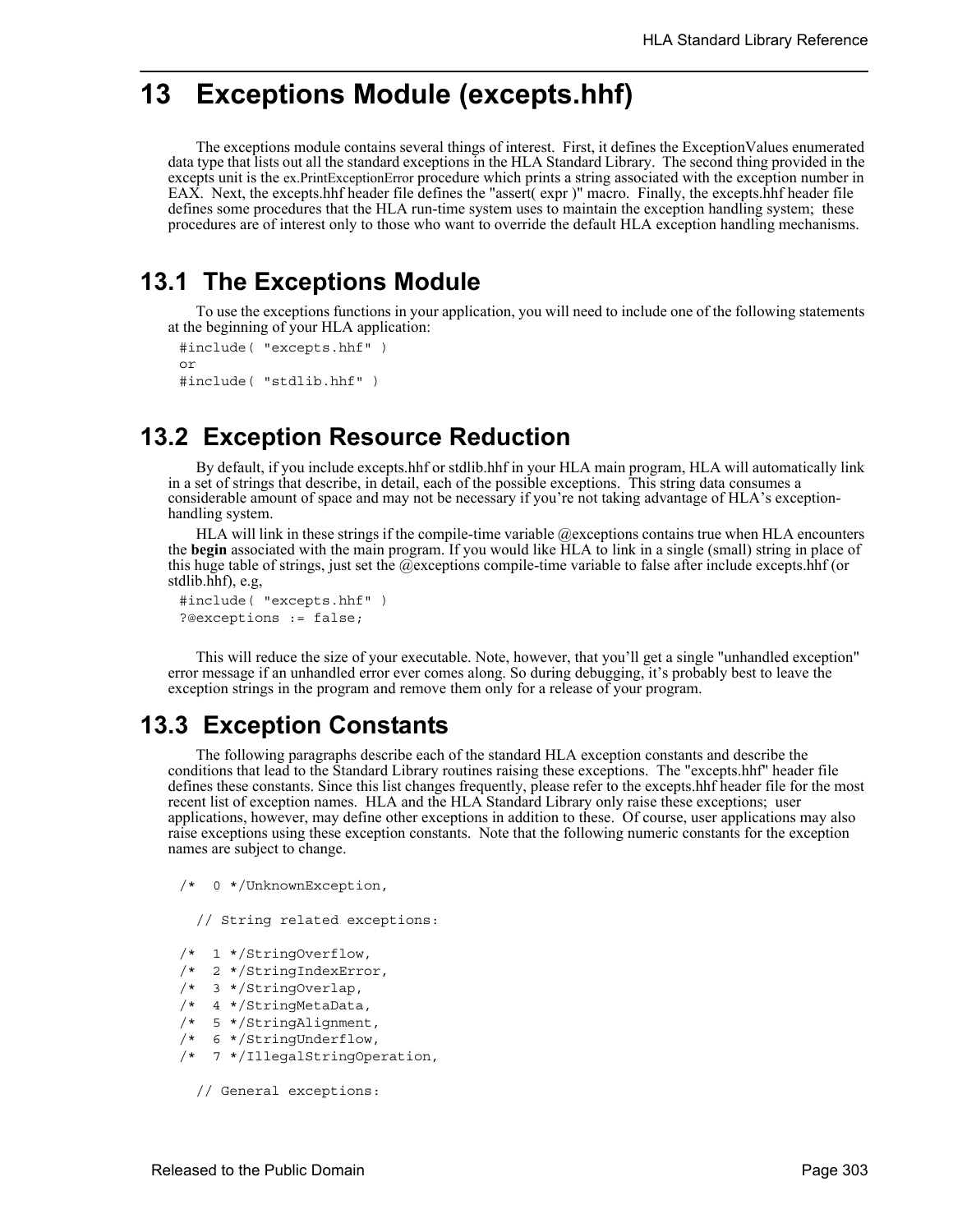- /\* 8 \*/ValueOutOfRange,
- /\* 9 \*/IllegalChar,
- /\* 10 \*/AttemptToDerefNULL,
- /\* 11 \*/TooManyCmdLnParms,
- /\* 12 \*/AssertionFailed,
- /\* 13 \*/ExecutedAbstract,
- /\* 14 \*/BadObjPtr,
- /\* 15 \*/InvalidAlignment,
- /\* 16 \*/InvalidArgument,
- /\* 17 \*/BufferOverflow,
- /\* 18 \*/BufferUnderflow,
- /\* 19 \*/IllegalSize,

// Formatting and conversion errors:

- /\* 20 \*/ConversionError,
- /\* 21 \*/WidthTooBig,
- /\* 22 \*/FractionTooBig,

```
// File-related exceptions:
```
- /\* 23 \*/BadFileHandle,
- /\* 24 \*/FileNotFound,
- /\* 25 \*/FileOpenFailure,
- /\* 26 \*/FileCloseError,
- /\* 27 \*/FileWriteError,
- /\* 28 \*/FileReadError,
- /\* 29 \*/FileSeekError,
- /\* 30 \*/DiskFullError,
- /\* 31 \*/AccessDenied,
- /\* 32 \*/EndOfFile,

// FileSys-related exceptions:

- /\* 33 \*/CannotCreateDir,
- /\* 34 \*/CannotRemoveDir,
- /\* 35 \*/CannotRemoveFile,
- /\* 36 \*/CDFailed,
- /\* 37 \*/CannotRenameFile,

// Memory management exceptions:

- /\* 38 \*/MemoryAllocationFailure,
- /\* 39 \*/MemoryFreeFailure,
- /\* 40 \*/MemoryAllocationCorruption,
- /\* 41 \*/AttemptToFreeNULL,
- /\* 42 \*/BlockAlreadyFree,
- /\* 43 \*/CannotFreeMemory,
- /\* 44 \*/PointerNotInHeap,

```
// Array exceptions:
```

```
/* 45 */ArrayShapeViolation,
/* 46 */ArrayBounds,
```
// Time/date exceptions:

- /\* 47 \*/InvalidDate,
- /\* 48 \*/InvalidDateFormat,
- /\* 49 \*/TimeOverflow,
- /\* 50 \*/InvalidTime,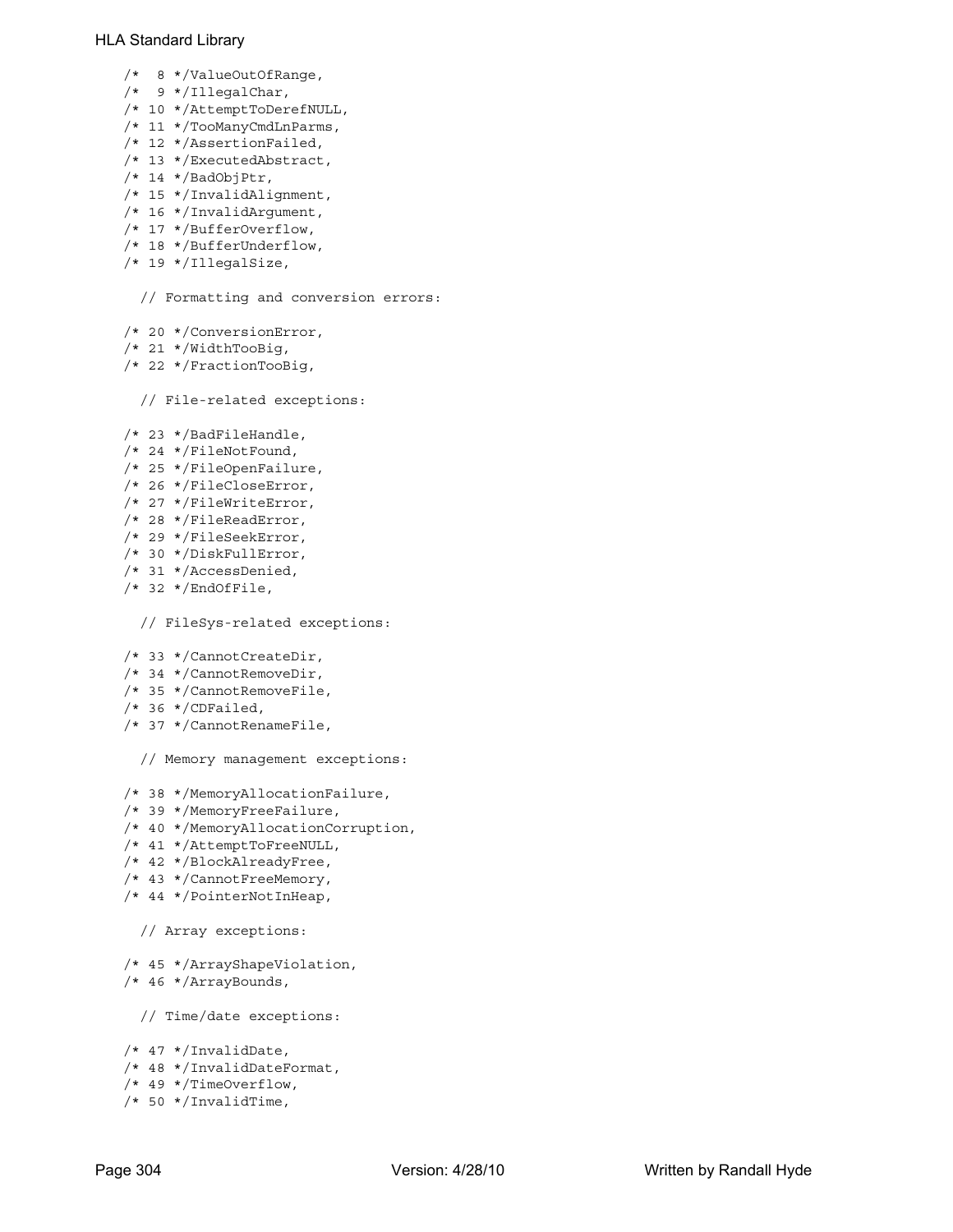- /\* 51 \*/InvalidTimeFormat,
	- // Socket Errors:
- /\* 52 \*/SocketError,
	- // Thread Errors:
- /\* 53 \*/ThreadError,

// Hardware/OS related exceptions

- /\* 54 \*/AccessViolation,
- /\* 55 \*/InPageError,
- /\* 56 \*/NoMemory,
- /\* 57 \*/InvalidHandle,
- /\* 58 \*/ControlC,
- /\* 59 \*/StackOverflow,
- /\* 60 \*/Breakpoint,
- /\* 61 \*/SingleStep,
- /\* 62 \*/PrivInstr,
- /\* 63 \*/IllegalInstr,
- /\* 64 \*/BoundInstr,
- /\* 65 \*/IntoInstr,
- /\* 66 \*/DivideError,
- /\* 67 \*/fDivByZero,
- /\* 68 \*/fInexactResult,
- /\* 69 \*/fInvalidOperation,
- /\* 70 \*/fOverflow,
- /\* 71 \*/fUnderflow,
- /\* 72 \*/fStackCheck,
- /\* 73 \*/fDenormal,
	- // Blob related exceptions
- /\* 74 \*/BlobOverflow

#### **ex.UnknownException**

This is a reserved value that HLA's Standard Library functions do not raise. The HLA run-time system displays this exception value if it cannot figure out the source of the interrupt. ex.PrintExceptionError calls also use this value to display an appropriate message for unhandled user exceptions.

#### **ex.StringOverflow**

The string functions in the HLA Standard Library raise this exception if the caller attempts to store too many characters into a string variable (causing a string overflow error).

#### **ex.StringIndexError**

Some string functions require a parameter that supplies an index into a string. If those functions require that the index be within the range 0..length-1, they will raise this exception to denote an index out of range error.

#### **ex.ValueOutOfRange**

Several HLA Standard Library routines raise this exception if an integer calculation overflows. The best examples are the integer input routines (e.g., stdin.geti8) that will raise this exception if the user's input is otherwise legal but out of range for the specific data type (i.e., -128..+127 for stdin.geti8).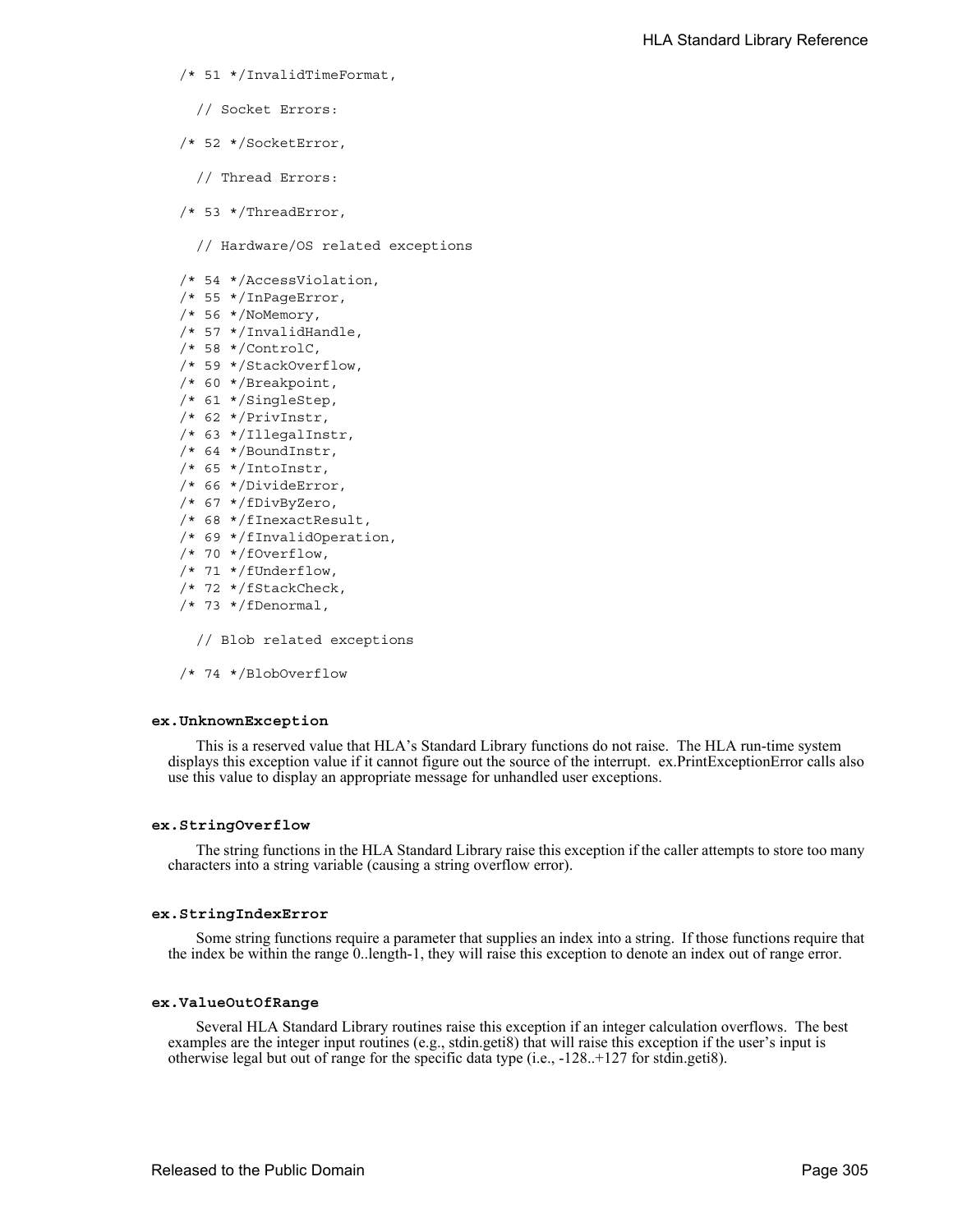## **ex.IllegalChar**

Certain input and conversion routines raise this exception if an unexpected character comes along. An unexpected character is usually a non-ASCII character (character codes in the range \$80..\$FF). Note that the conversion and input routines do not raise this exception if a non-digit character comes along. See ex.ConversionError to see how the HLA Standard Library handles that exception.

#### **ex.AttemptToDerefNULL**

Many HLA Standard Library routines expect a pointer to some object as a parameter. If they do not allow a NULL pointer value (zero) the routines may explicitly test for a NULL value and raise this exception if the user inadventently passes in a NULL pointer. Also see the *ex.AccessViolation* exception.

#### **ex.TooManyCmdLnParms**

The args.hhf module raises this exception if you specify too many command line parameters. The exact maximum value may vary between versions of the HLA Standard Library, but it's typically a value like 64 or 128.

## **ex.AssertionFailed**

The HLA *assert* statement raises this expression if the value of the assertion expression evaluates false. See the section on assertions later in this section for more details.

#### **ex.ExecutedAbstract**

The HLA run-time system raises this exception if you attempt to execute an abstract class method that has not been overridden and defined.

#### **ex.BadObjPtr**

The HLA run-time system raises this exception if you attempt to execute a class method using an illegal pointer.

#### **ex.InvalidAlignment**

HLA raises this exception if you specify an illegal alignment value for an allocation operation.

#### **ex.ConversionError**

HLA raises this exception whenever there is some sort of error converting data from one from to another (usually, this exception occurs when converting string data to numeric data). For example, when converting a string to an integer value, the HLA Standard Library will raise this exception if it encounters a character that is not legal for that numeric type and is not a delimiter character.

## **ex.WidthTooBig**

Certain numeric conversion and output functions let you specify a field width value for the conversion. Those routines raise this exception if that field width value is too large (this is nominally 256, but the exact value may be different).

## **ex.BadFileHandle**

The file class and fileio library modules raise this exception if you attempt to read from or write to a file with an illegal file handle (i.e., the file has not been opened or has already been closed).

### **ex.FileNotFound**

HLA raises this exception if you attempt to open (or otherwise access by name) a file and the system could not find the path/filename you specified.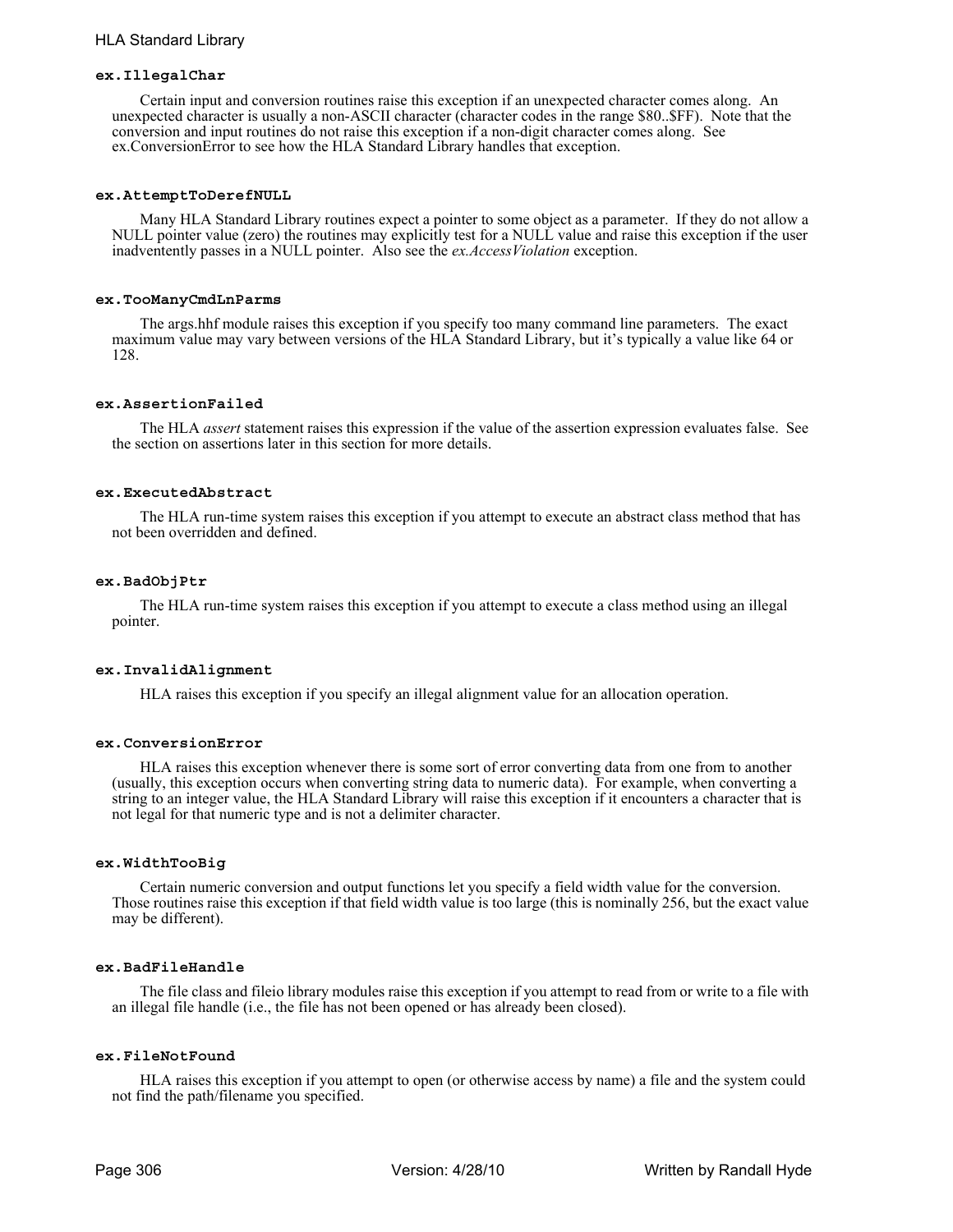## **ex.FileOpenFailure**

The HLA file open routines raise this error if there was a catastrophic error opening a file.

## **ex.FileCloseError**

The HLA file close routines raise this error if there was an error closing a file.

#### **ex.FileWriteError**

The HLA Standard Library file output routines raise this exception if there is an error while attempting to write data to a file. This is usually a catastrophic error such as file I/O or some hardware error.

## **ex.FileReadError**

The HLA Standard Library file output routines raise this exception if there is an error while attempting to read data from a file. This is usually a catastrophic error such as file I/O or some hardware error.

## **ex.FileSeekError**

The HLA Standard Library file routines raise this exception if there was an error while attempting to seek to some new position in a file.

## **ex.DiskFullError**

The HLA Standard Library raises this exception if you attempt to write data to a disk that is full.

#### **ex.AccessDenied**

The HLA Standard Library raises this exception if you attempt to access a file for which you do not have proper access permission.

## **ex.EndOfFile**

The HLA Standard Library file I/O routines raise this exception if you attempt to read data from a file after you've reached the end of file. Note that HLA does not raise this exception upon reaching the EOF. You must actually attempt to read beyond the end of the file.

## **ex.CannotCreateDir**

The HLA Standard Library mkdir function raises this exception if you attempt to create a subdirectory and the system returns an error.

## **ex.CannotRemoveDir**

The HLA Standard Library rmdir function raises this exception if you attempt to remove a subdirectory and the system returns an error.

## **ex.CannotRemoveFile**

The HLA Standard Library rmdir function raises this exception if you attempt to remove a file and the system returns an error.

#### **ex.CDFailed**

The HLA Standard Library raises this exception if you attempt to switch to a new working directory and the system could not find that directory or the change working directory operation otherwise failed.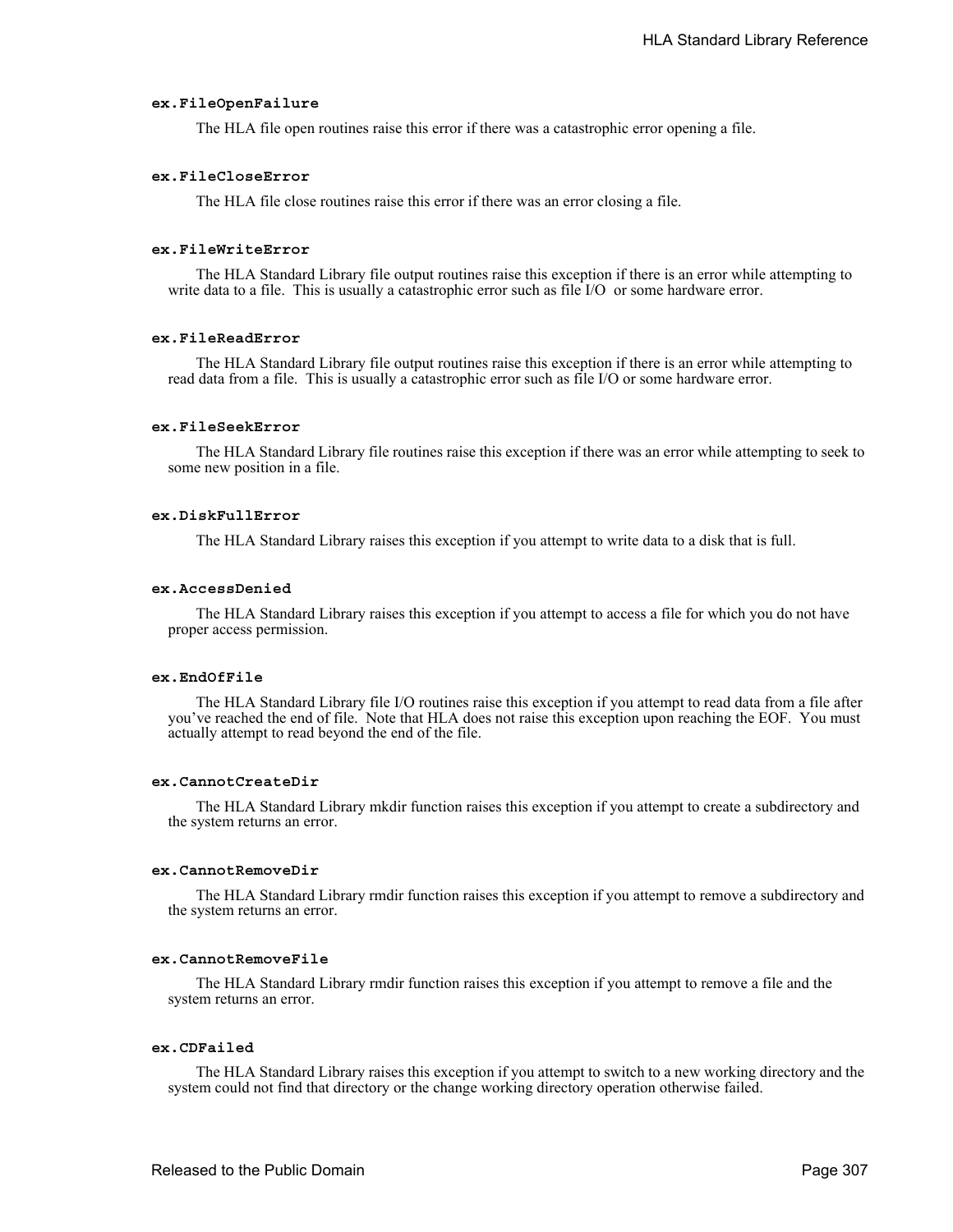## **ex.CannotRenameFile**

The HLA Standard Library raises this exception if you attempt to rename a file and the operation failed.

## **ex.MemoryAllocationFailure**

HLA raises this exception if a function attempts to allocate storage and the memory allocation operation fails (because of insufficent storage).

### **ex.MemoryFreeFailure**

HLA raises this exception if you attempt to free storage and the request could not be satisfied (see also: CannotFreeMemory).

#### **ex.MemoryFreeFailure**

HLA raises this exception if you attempt to free storage and the request could not be satisfied (see also: CannotFreeMemory).

## **ex.AttemptToFreeNULL**

HLA raises this exception if you attempt to free storage storage but you pass a NULL pointer to be freed.

## **ex.BlockAlreadyFree**

HLA raises this exception if you attempt to free storage storage that has already been freed.

#### **ex.CannotFreeMemory**

The HLA memory free routines raise this exception if there is an error deallocating memory that was (presumably) allocated earlier.

#### **ex.PointerNotInHeap**

The HLA memory management routines raise this exception if you pass a pointer to an object that is supposed to be on the heap, but the pointer does not reference any object on the heap.

#### **ex.ArrayShapeViolation**

The arrays.hhf module raise this exception if you attempt to copy data from one array to another or otherwise operate on two arrays with incompatible "shapes." The "shape" of an array is the number of dimensions and the bounds on each dimension of that array. Compatible arrays typically have the same number of dimensions and the same bounds on each dimensions (though there are some exceptions to this rule).

#### **ex.ArrayBounds**

The arrays.hhf module raises this exception if you attempt to supply the wrong number of array dimensions or one of the array indices is out of bounds for that array.

## **ex.InvalidDate**

The HLA datetime.hhf module raises this expression if you supply an illegal date to a date function. Note that legal dates must fall between Jan 1, 1600 and Dec 31, 9999 and must have valid day and month values (depending on the month and year).

## **ex.InvalidDateFormat**

The HLA date conversion routines raise this exception if the internal date format value is illegal.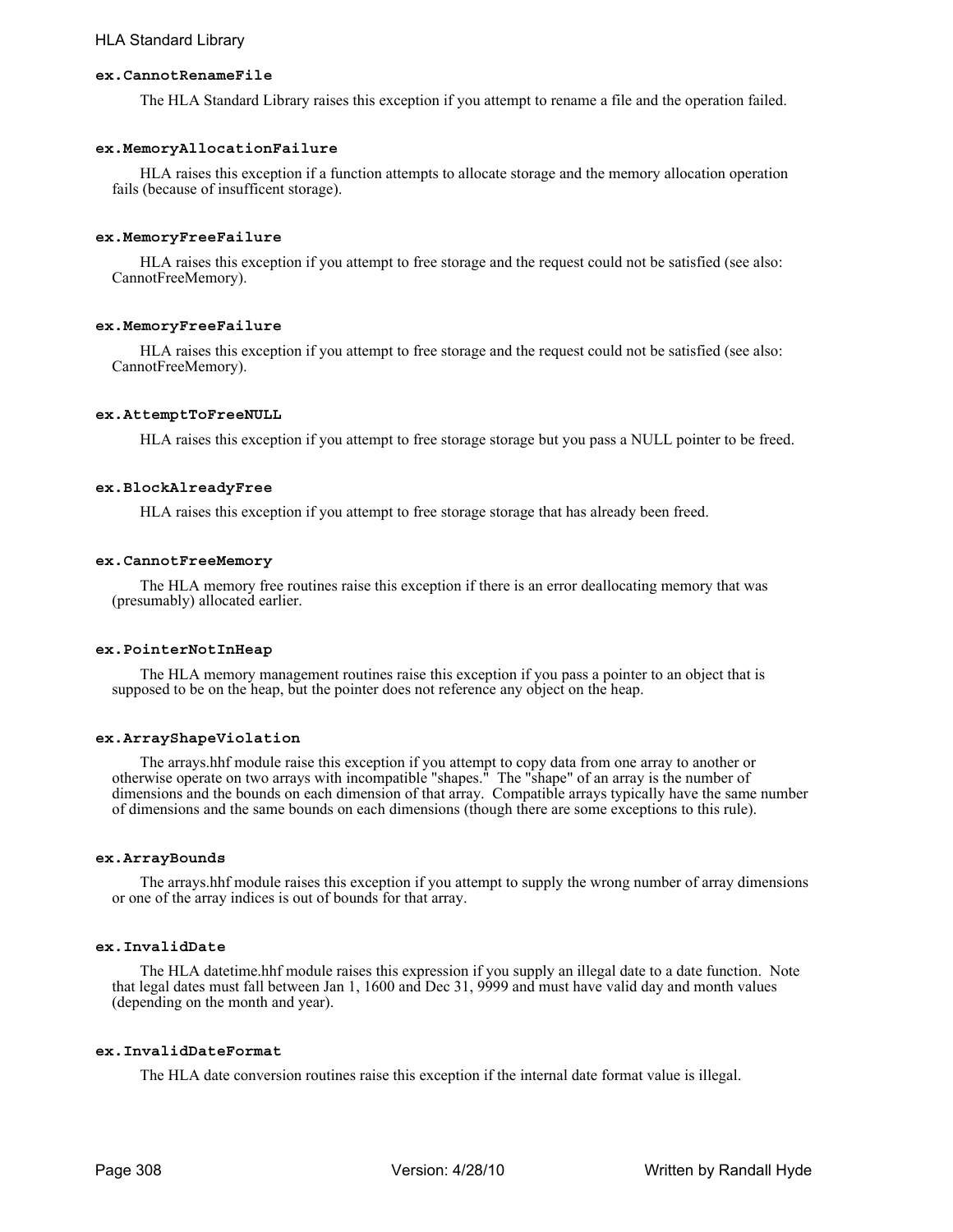## **ex.TimeOverflow**

The HLA datetime.hhf module raises this exception if, during a time calculation, an overflow occurs.

## **ex.InvalidTime**

The HLA datetime.hhf module raises this expression if you supply an illegal time to a time function. Note that legal times must fall between 00:00:00 and 23:59:59.

## **ex.InvalidTimeFormat**

The HLA time conversion routines raise this exception if the internal time format value is illegal.

## **ex.AccessViolation**

This is a hardware exception that the CPU raises if you attempt to access an illegal memory or I/O location.

## **ex.InPageError**

This is a hardware exception that the CPU raises if you attempt to access an illegal memory or I/O location.

## **ex.NoMemory**

This is an exception that the OS raises if it cannot provide memory for the requested operation.

## **ex.InvalidHandle**

This is an exception that the OS raises if it you pass it an invalid handle value for some operation.

## **ex.ControlC**

If control-C checking is enabled, Windows will raise this exception whenever the user presses control-C on the console device.

### **ex.StackOverflow**

The OS raises this exception if the hardware (80x86) stack exceeds the bounds set by the linker.

## **ex.Breakpoint**

This is a hardware exception that the CPU raises if you execute an INT 3 (breakpoint) instruction.

## **ex.SingleStep**

This is a hardware exception that the CPU raises after each instruction if the trace flag is set in the EFLAGs register.

#### **ex.PrivInstr**

This is a hardware exception that the CPU raises if you attempt to execute a priviledged instruction while in user (non-kernel) mode.

#### **ex.IllegalInstr**

This is a hardware exception that the CPU raises if you attempt to execute an opcode that is not a legal 80x86 instruction.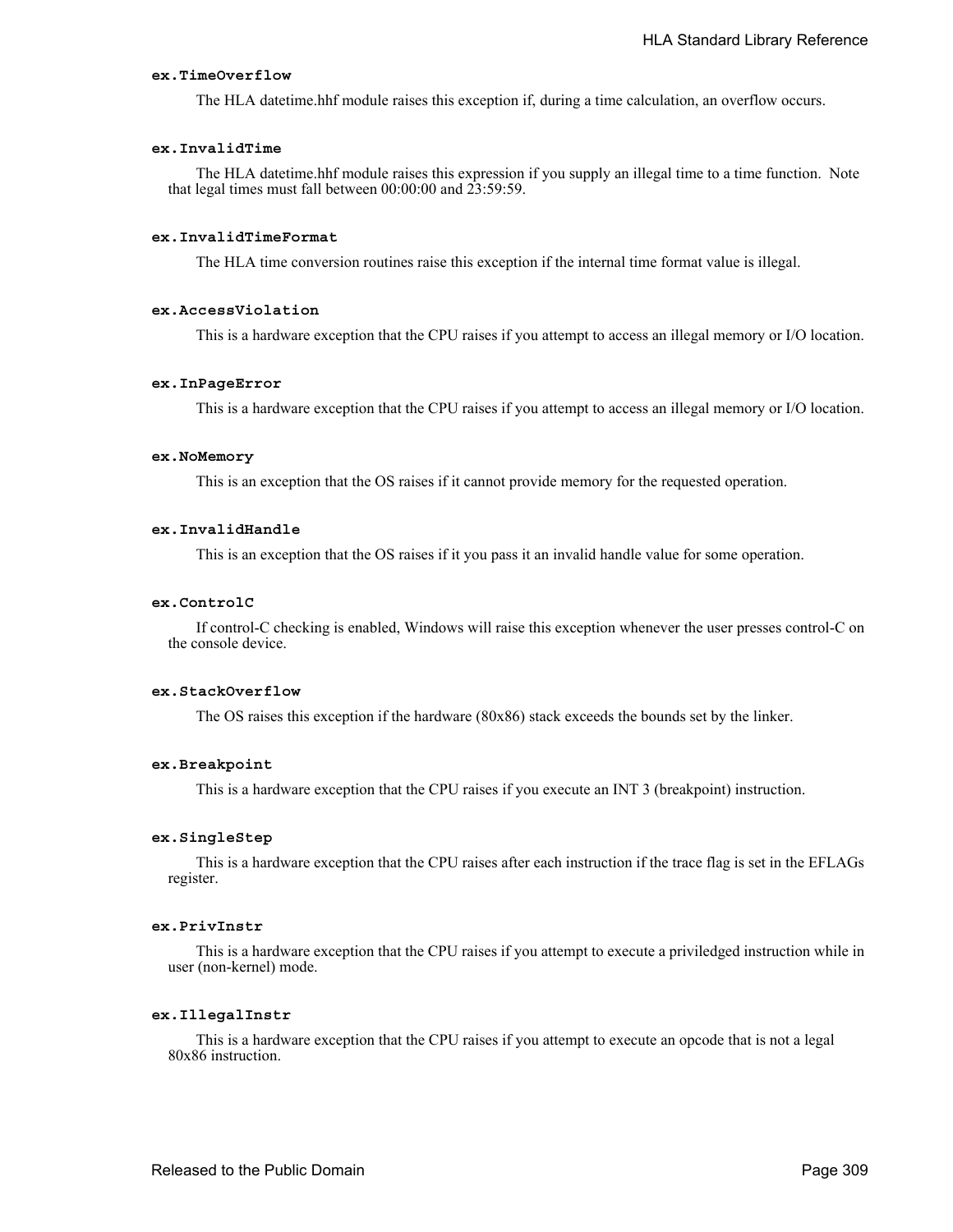## **ex.BoundInstr**

This is a hardware exception that the CPU raises if you execute a BOUND instruction and the register value is not within the bounds specified by the BOUND memory operand(s).

## **ex.IntoInstr**

This is a hardware exception that the CPU raises if you execute an INTO instruction and the overflow flag is set.

## **ex.DivideError**

This is a hardware exception that the CPU raises if you attempt to divide by zero or if the quotient will not fit in the destination operand.

## **ex.fDivByZero**

This is a hardware exception that the FPU raises if you've enable floating point exceptions and a floating point division by zero occurs.

## **ex.fInexactResult**

This is a hardware exception that the FPU raises if you've enable floating point exceptions and a floating point operation produces an inexact result.

## **ex.fInvalidOperation**

This is a hardware exception that the FPU raises if you've enable floating point exceptions and you attempt an illegal operation on the FPU.

## **ex.fOverflow**

This is a hardware exception that the FPU raises if you've enable floating point exceptions and a floating point operation produces an overflow (see *ex.fDenormal* and *ex.fUnderflow* for underflows).

#### **ex.fUnderflow**

This is a hardware exception that the FPU raises if you've enable floating point exceptions and an underflow occurs.

## **ex.fStackCheck**

This is a hardware exception that the FPU raises if you've enable floating point exceptions and an FPU stack overflow occurs.

#### **ex.fDenormal**

This is a hardware exception that the FPU raises if you've enable floating point exceptions and a floating point operation produces a demormalized result.

## **13.4 Exception Messages**

The exceptions module provides two functions for converting exception numbers into meaningful messages.